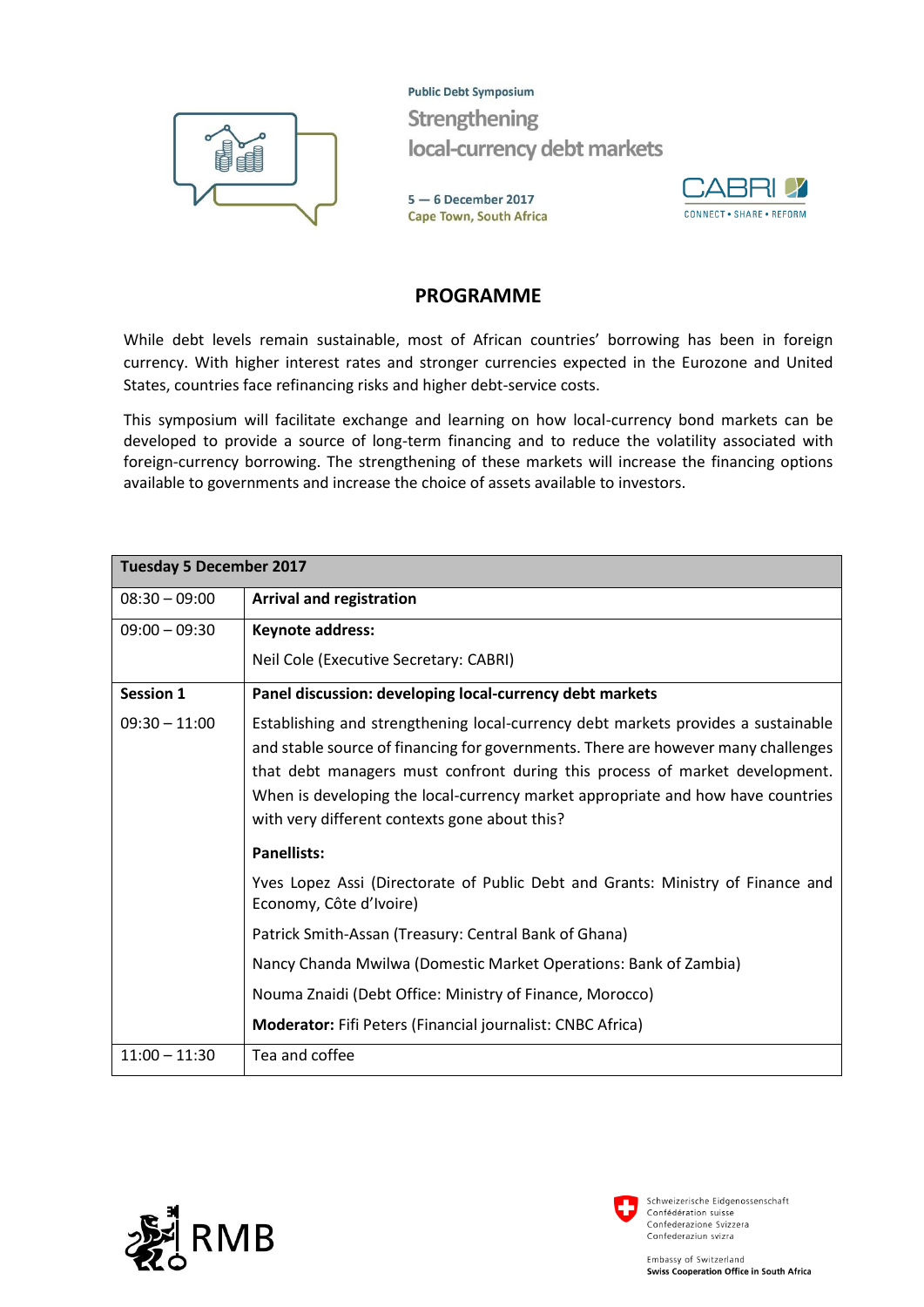

| <b>Session 2</b> | What is the role for debt managers in developing local-currency debt markets?                                                                                                                                                                                                                                                                                                                                                                                                                                                                                                                                                                                                                                                                                                                                                                                                                                                                                                   |
|------------------|---------------------------------------------------------------------------------------------------------------------------------------------------------------------------------------------------------------------------------------------------------------------------------------------------------------------------------------------------------------------------------------------------------------------------------------------------------------------------------------------------------------------------------------------------------------------------------------------------------------------------------------------------------------------------------------------------------------------------------------------------------------------------------------------------------------------------------------------------------------------------------------------------------------------------------------------------------------------------------|
| 11:30 -13:00     | How do debt managers strengthen their position and drive local-currency debt<br>market development, while reacting to continued pressures to fund expected and<br>unexpected expenditure?                                                                                                                                                                                                                                                                                                                                                                                                                                                                                                                                                                                                                                                                                                                                                                                       |
|                  | Presenter: Phakamani Hadebe (former Deputy Director-General: Asset and Liability<br>Management, National Treasury of South Africa and former Chief Operating Officer,<br>Absa Bank)                                                                                                                                                                                                                                                                                                                                                                                                                                                                                                                                                                                                                                                                                                                                                                                             |
|                  | <b>Moderator: Fifi Peters</b>                                                                                                                                                                                                                                                                                                                                                                                                                                                                                                                                                                                                                                                                                                                                                                                                                                                                                                                                                   |
| $13:00 - 14:00$  | Lunch                                                                                                                                                                                                                                                                                                                                                                                                                                                                                                                                                                                                                                                                                                                                                                                                                                                                                                                                                                           |
| <b>Session 3</b> | Roleplay: developing the local-currency debt market requires coordination                                                                                                                                                                                                                                                                                                                                                                                                                                                                                                                                                                                                                                                                                                                                                                                                                                                                                                       |
| $14:00 - 17:00$  | between all stakeholders                                                                                                                                                                                                                                                                                                                                                                                                                                                                                                                                                                                                                                                                                                                                                                                                                                                                                                                                                        |
|                  | Nimanda is a lower-middle income country, with almost all its macroeconomic<br>indicators in a deteriorating state. Nimanda's debt-to-GDP ratio is climbing steadily<br>and the budget deficit has been financed primarily in foreign currency. Capacity and<br>infrastructure within the local-currency debt market remain underdeveloped. Key<br>stakeholders, namely a primary dealer, stock exchange, debt office, budget office,<br>central bank and fund manager are asked to present their perspectives and<br>strategies on: (i) the costs and benefits of issuing more local-currency debt, (ii) ways<br>to strengthen the local-currency market and boost demand, (ii) what market<br>infrastructure is most effective in different contexts, (iii) how regulation can be used<br>to build an enabling environment and (iv) how to attract long-term investors.<br><b>Chair: Phakamani Hadebe</b><br><b>Moderator: Fifi Peters</b><br>(Tea and coffee: 15:00 - 15:30) |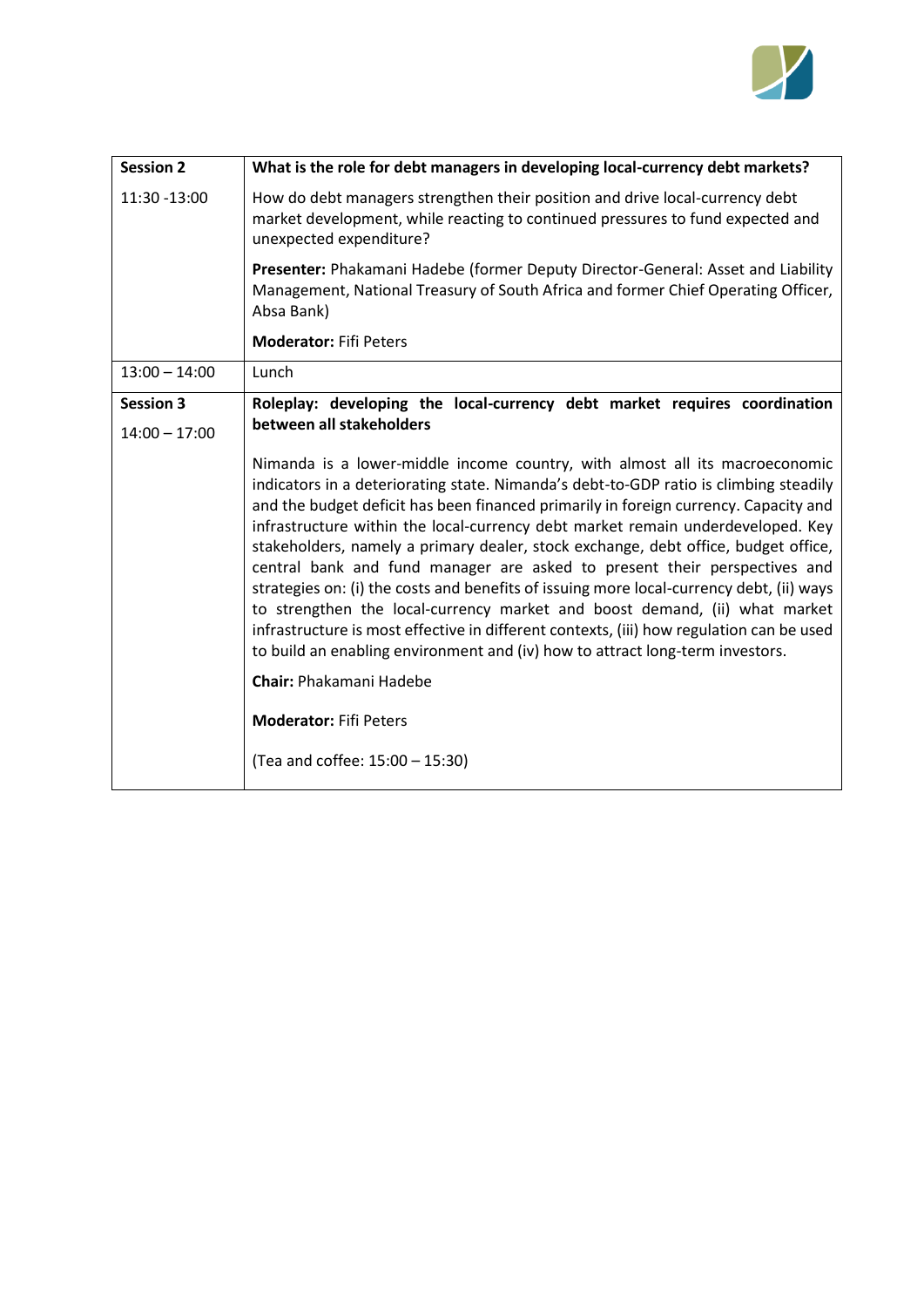

| <b>Wednesday 6 December 2017</b>    |                                                                                                                                                                                                                                                                                                                                                                                                                                                      |  |
|-------------------------------------|------------------------------------------------------------------------------------------------------------------------------------------------------------------------------------------------------------------------------------------------------------------------------------------------------------------------------------------------------------------------------------------------------------------------------------------------------|--|
| Session 1                           | Keynote address: How can governments work with market participants to develop<br>local-currency debt markets?                                                                                                                                                                                                                                                                                                                                        |  |
| $09:00 - 09:30$                     | Anthony Julies (Deputy-Director General, Asset and Liability Management: National<br>Treasury of South Africa)                                                                                                                                                                                                                                                                                                                                       |  |
| <b>Session 2</b><br>$9:30 - 11:00$  | Panel discussion: Local-currency bond market development from the perspective of<br>market participants                                                                                                                                                                                                                                                                                                                                              |  |
|                                     | Market participants, like governments, encounter many obstacles when establishing<br>and transacting in government debt markets. Collaboration between government and<br>market participants can address these challenges and facilitate mutual understanding<br>of stakeholders' incentives and demands.                                                                                                                                            |  |
|                                     | <b>Panellists:</b>                                                                                                                                                                                                                                                                                                                                                                                                                                   |  |
|                                     | Cedric Achille Mbeng Mezui (African Financial Markets Initiative (AFMI): African<br>Development Bank)                                                                                                                                                                                                                                                                                                                                                |  |
|                                     | Donna Nemer (Capital Markets and Group Strategy: Johannesburg Stock Exchange<br>and representative of the Committee of SADC Stock Exchanges (CoSSE))                                                                                                                                                                                                                                                                                                 |  |
|                                     | Neville Mandimika (Africa Analyst: Rand Merchant Bank)                                                                                                                                                                                                                                                                                                                                                                                               |  |
|                                     | Discussant:                                                                                                                                                                                                                                                                                                                                                                                                                                          |  |
|                                     | Zoya Sisulu (Debt Primary Markets South Africa: Standard Bank)                                                                                                                                                                                                                                                                                                                                                                                       |  |
|                                     | Moderator: Bronwyn Nielsen (Financial journalist and Executive Director: CNBC<br>Africa)                                                                                                                                                                                                                                                                                                                                                             |  |
| $11:00 - 11:30$                     | Break and group photo                                                                                                                                                                                                                                                                                                                                                                                                                                |  |
| <b>Session 3</b><br>$11:30 - 13:00$ | What emphasis do investors place on good governance and macroeconomic<br>policies?                                                                                                                                                                                                                                                                                                                                                                   |  |
|                                     | Investors consider myriad factors when deciding where to invest their funds. These<br>include good governance and macroeconomic performance and sound fiscal and<br>monetary policy. But how does the market understand good governance and policies<br>and how does it price these? By considering its clients' perspectives, the debt office<br>will be better equipped to serve their preferences and demands and build trust and<br>credibility. |  |
|                                     | Presenter:                                                                                                                                                                                                                                                                                                                                                                                                                                           |  |
|                                     | Ashok Parameswaran (Founder: Emerging Market Investors Alliance)                                                                                                                                                                                                                                                                                                                                                                                     |  |
|                                     | <b>Discussants:</b>                                                                                                                                                                                                                                                                                                                                                                                                                                  |  |
|                                     | Gill Raine (Association for Savings and Investment South Africa (ASISA))                                                                                                                                                                                                                                                                                                                                                                             |  |
|                                     | Malaquias Gomes Lopes (General Directorate of the Treasury, Cape Verde)                                                                                                                                                                                                                                                                                                                                                                              |  |
| $13:00 - 14:00$                     | Lunch                                                                                                                                                                                                                                                                                                                                                                                                                                                |  |